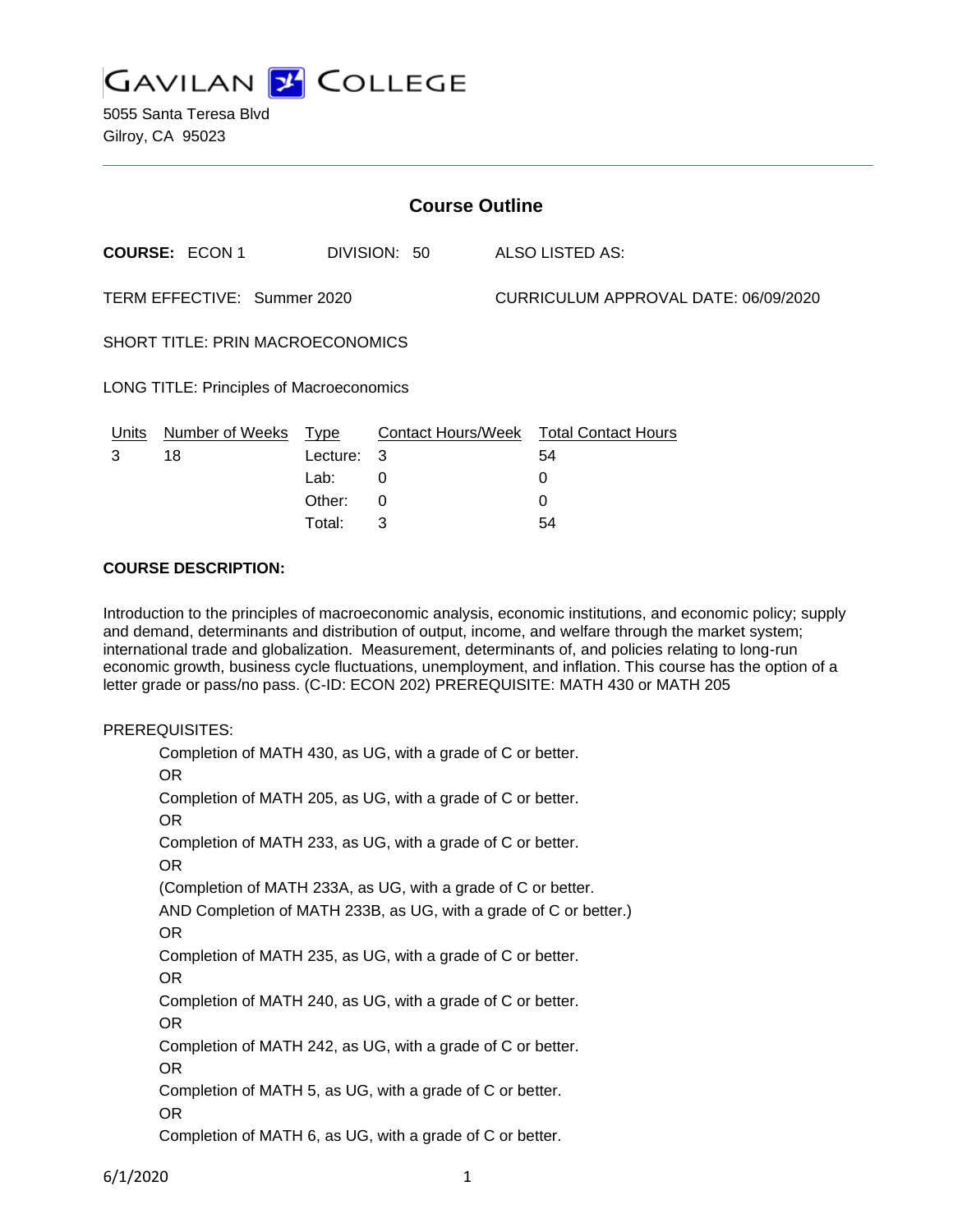OR Completion of MATH 7, as UG, with a grade of C or better. OR Completion of MATH 8A, as UG, with a grade of C or better. OR Completion of MATH 12, as UG, with a grade of C or better. OR Completion of MATH 14, as UG, with a grade of C or better. OR Completion of MATH 1A, as UG, with a grade of C or better. OR Completion of MATH 1B, as UG, with a grade of C or better. OR Completion of MATH 1C, as UG, with a grade of C or better. OR Score of 2500 on Accuplacer Math OR Score of 33 on Intermediate Algebra OR Score of 13 on Pre-Calculus OR Score of 2600 on MM CCCApply Math OR Score of 2600 on MM Placement Tool Math

COREQUISITES:

CREDIT STATUS: D - Credit - Degree Applicable

#### GRADING MODES

- L Standard Letter Grade
- P Pass/No Pass

REPEATABILITY: N - Course may not be repeated

### SCHEDULE TYPES:

- 02 Lecture and/or discussion
- 05 Hybrid
- 71 Dist. Ed Internet Simultaneous
- 72 Dist. Ed Internet Delayed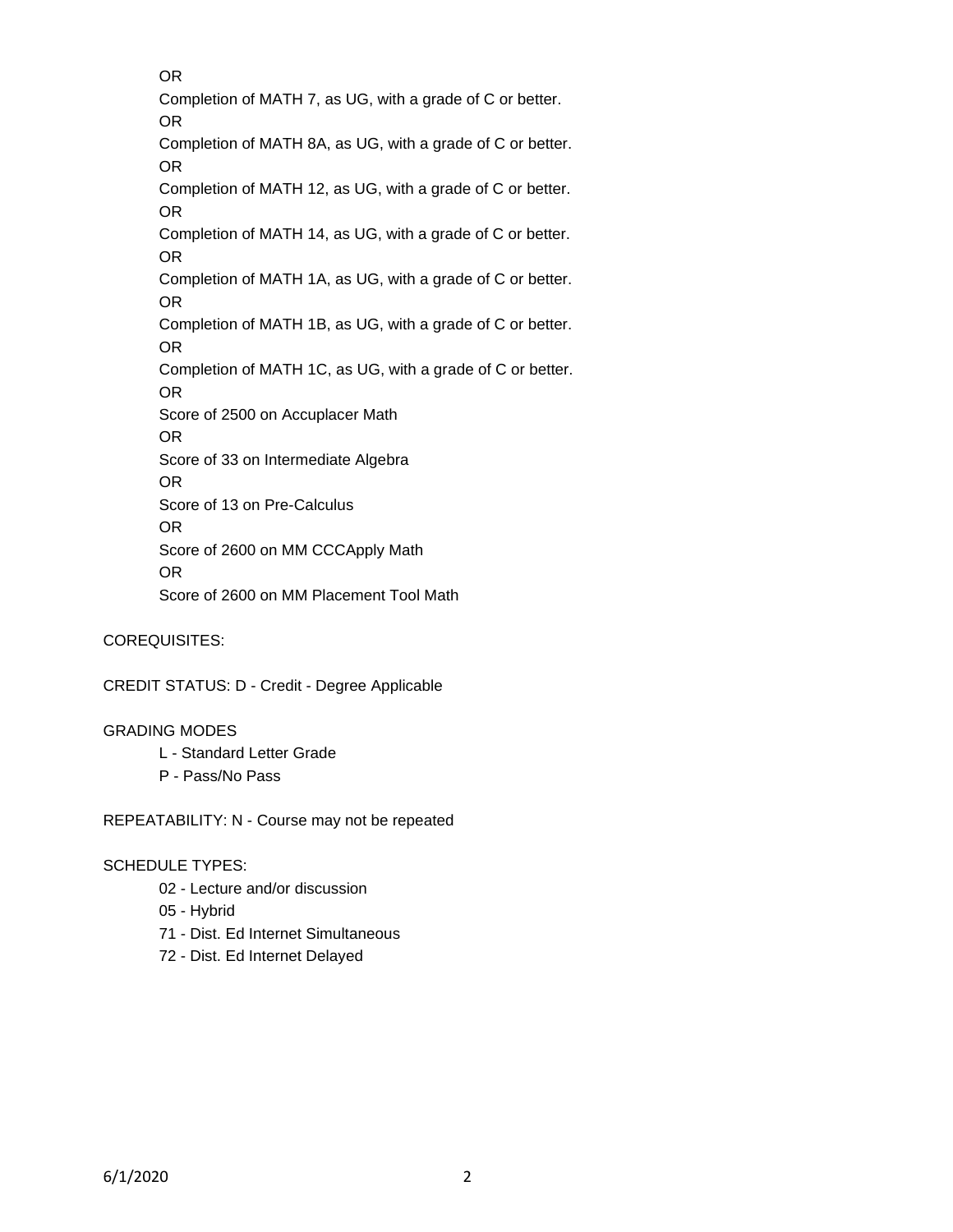# **STUDENT LEARNING OUTCOMES:**

1. Use the framework of supply, demand, consumer's surplus, or producer's surplus to show how changes in economic variables affect market outcomes.

Measure of assessment

Objective Exam Question

Year assessed, or planned year of assessment: 2018, Fall

2. Recognize and apply economic theory in everyday life. Measure of assessment Written Homework Assignment Year assessed, or planned year of assessment: 2018, Fall

3. Use marginal analysis to make resource allocation decisions. Measure of assessment Objective Exam Question Year assessed, or planned year of assessment: 2018

4. Gather real-world data and identify the relationships between macroeconomic variables, such as GDP, the unemployment rate, and the rate of inflation.

Measure of assessment

Written Homework Assignment

Year assessed, or planned year of assessment: 2018, Fall

# **CONTENT, STUDENT PERFORMANCE OBJECTIVES, OUT-OF-CLASS ASSIGNMENTS**

Curriculum Approval Date: 06/09/2020

Hours: 3 Topic: Foundations and Models (i.e. Introduction to economic thinking and modeling)

Student Performance Objectives: Explain these three key economic ideas: People are rational, people respond to incentives, and optimal decisions are made at the margin. Discuss how an economy answers these questions: What goods and services will be produced? How will those goods and services be produced? Who will receive the goods and services produced? Identify and discuss the role of models in economic analysis.

Outside of Class Assignments: Read textbook chapter 1. Do homework corresponding to assigned textbook reading in MyEconLab. Short writing assignment that is part of a learning portfolio submitted upon conclusion of the semester (available for a given semester upon request from instructor).

Hours: 6 Topic: Where Prices Come From: The Interaction of Supply and Demand (i.e. How markets operate)

Student Performance Objectives: Discuss the variables that influence demand. Discuss the variables that influence supply. Use a graph to illustrate market equilibrium. Use demand and supply graphs to predict changes in prices and quantities.

Outside of Class Assignments: Read textbook chapter 3. Do homework corresponding to assigned textbook reading in MyEconLab. Short writing assignment that is part of a learning portfolio submitted upon conclusion of the semester (available for a given semester upon request from instructor).

Hours: 4 Topic: Economic Efficiency and Government Price Controls

Student Performance Objectives: Distinguish between the concepts of consumer surplus and producer surplus, and identify each on a graph. Discuss the concept of economic efficiency. Explain the economic effect of government imposed price floors and ceilings.

Outside of Class Assignments: Read textbook chapter 4. Do homework corresponding to assigned textbook reading in MyEconLab. Short writing assignment that is part of a learning portfolio submitted upon conclusion of the semester (available for a given semester upon request from instructor).

Hours: 1.5 Topic: Midterm Examination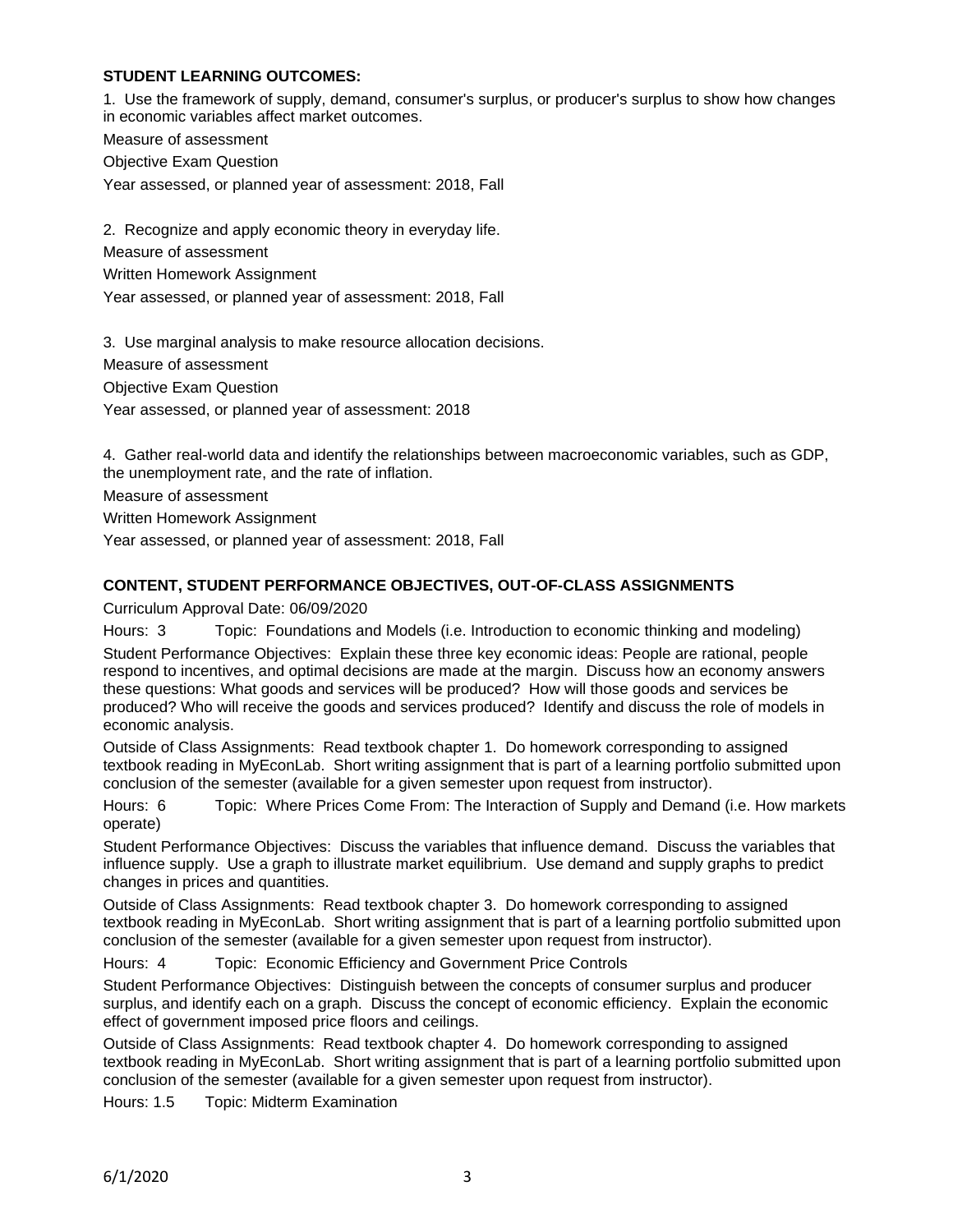Hours: 5 Topic: Comparative Advantage and the Gains From Specialization and Exchange (Including balance of payments and trade.)

Student Performance Objectives: Use a production possibilities frontier to analyze opportunity costs and trade-offs. Discuss comparative advantage and explain how it is the basis for trade. Explain how countries gain from international trade. Analyze the economic effects of government policies that restrict international trade. Evaluate the arguments over trade policies and globalization.

Outside of Class Assignments: Read textbook chapters 2 and 7. Do homework corresponding to assigned textbook reading in MyEconLab. Short writing assignment that is part of a learning portfolio submitted upon conclusion of the semester (available for a given semester upon request from instructor).

Hours: 4 Topic: GDP: Measuring Total Production and Income (i.e. Measuring the economy: national output and productivity)

Student Performance Objectives: Explain how total production is measured. Discuss whether GDP is a good measure of well-being. Discuss the difference between real GDP and nominal GDP.

Outside of Class Assignments: Read textbook chapter 8. Do homework corresponding to assigned textbook reading in MyEconLab. Short writing assignment that is part of a learning portfolio submitted upon conclusion of the semester (available for a given semester upon request from instructor).

Hours: 4 Topic: Unemployment (i.e. Measuring the economy: unemployment)

Student Performance Objectives: Define the unemployment rate and the labor force participation rate, and compute them from given data. Identify the three types of unemployment. Explain what factors determine the unemployment rate.

Outside of Class Assignments: Read textbook chapter 9. Do homework corresponding to assigned textbook reading in MyEconLab. Short writing assignment that is part of a learning portfolio submitted upon conclusion of the semester (available for a given semester upon request from instructor).

Hours: 3 Topic: Inflation (i.e. Measuring the economy: price level)

Student Performance Objectives: Define the price level and inflation rate, and compute the inflation rate from given data. Use price indexes to adjust for the effects of inflation. Distinguish between the real and nominal interest rates. Discuss the problems that inflation causes.

Outside of Class Assignments: Read textbook chapter 9. Do homework corresponding to assigned textbook reading in MyEconLab. Short writing assignment that is part of a learning portfolio submitted upon conclusion of the semester (available for a given semester upon request from instructor).

Hours: 1.5 Topic: Midterm Examination

Hours: 4 Topic: Long-run Economic Growth & The Financial System (Including saving, investment, and the role of interest rates.)

Student Performance Objectives: Discuss the importance of long-run economic growth. Calculate economic growth rates. Use an economic growth model to explain why growth rates differ across countries. Explain economic catch-up and discuss why many poor countries have not experienced rapid economic growth. Discuss government policies that foster economic growth. Discuss the role of the financial system in facilitating long-run economic growth.

Outside of Class Assignments: Read textbook chapters 10 and 11. Do homework corresponding to assigned textbook reading in MyEconLab. Short writing assignment that is part of a learning portfolio submitted upon conclusion of the semester (available for a given semester upon request from instructor).

Hours: 5 Topic: Aggregate Expenditure and Output in the Short Run: Business Cycle Fluctuations (i.e. Measuring the economy: business cycles, and modeling the business cycle)

Student Performance Objectives: Apply the aggregate expenditure model to explain what happens during the business cycle. Discuss how macroeconomic equilibrium is determined in the aggregate expenditure model. Use the aggregate expenditure model to understand and describe economic fluctuations. Discuss the determinants of the four components of aggregate expenditure. Define marginal propensity to consume and marginal propensity to save. Describe the multiplier effect and use the multiplier formula to calculate changes in equilibrium GDP.

Outside of Class Assignments: Read textbook chapters 10 and 12. Do homework corresponding to assigned textbook reading in MyEconLab. Short writing assignment that is part of a learning portfolio submitted upon conclusion of the semester (available for a given semester upon request from instructor).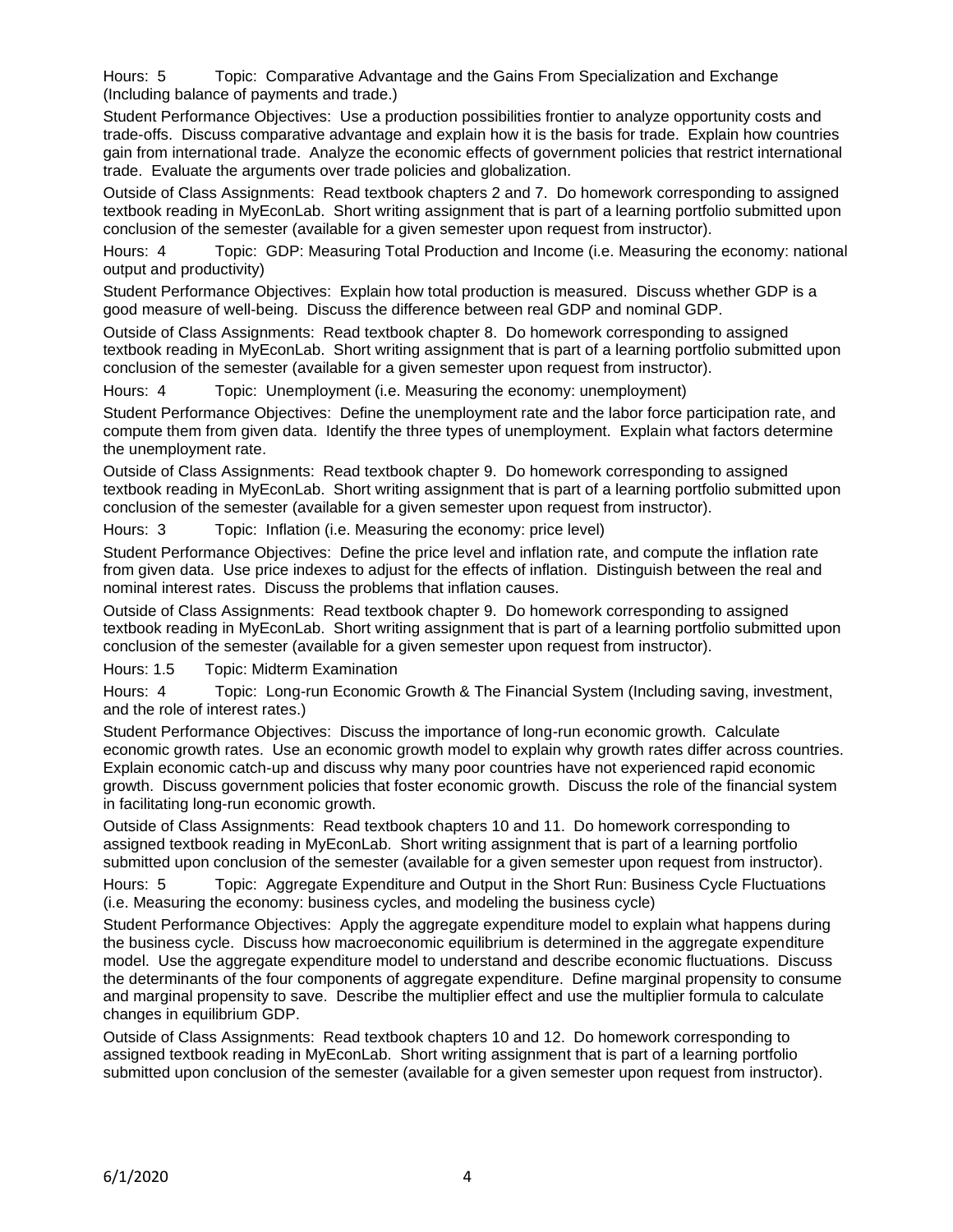Hours: 4 Topic: Money, Banks, and the Federal Reserve System (Including banking, the velocity of money, sources of inflation, money creation, and the role and function of central banks.)

Student Performance Objectives: Define money and discuss the four functions of money. Explain how banks create money. Demonstrate an understanding of the function of the central bank and the banking system. Discuss the three policy tools the Federal Reserve uses to manage the money supply. Explain the quantity theory of money and use it to explain how high rates of inflation occur.

Outside of Class Assignments: Read textbook chapter 14. Do homework corresponding to assigned textbook reading in MyEconLab. Short writing assignment that is part of a learning portfolio submitted upon conclusion of the semester (available for a given semester upon request from instructor).

Hours: 4 Topic: Monetary Policy (Including the demand for money and velocity)

Student Performance Objectives: Define monetary policy and describe the Federal Reserve?s monetary policy goals. Explain how expansionary and contractionary monetary policy affects the interest rate, and therefore the macro economy. Discuss the policies the Federal Reserve used during past recessions, and analyze the impact of these policies.

Outside of Class Assignments: Read textbook chapter 15. Do homework corresponding to assigned textbook reading in MyEconLab. Short writing assignment that is part of a learning portfolio submitted upon conclusion of the semester (available for a given semester upon request from instructor).

Hours: 3 Topic: Fiscal Policy (Including stabilization policy, deficits and the debt, and fiscal policy)

Student Performance Objectives: Define fiscal policy. Explain how fiscal policy affects aggregate demand and how the government can use fiscal policy to stabilize the economy. Explain how government purchases and tax multipliers work. Discuss the difficulties that can arise in implementing fiscal policy. Analyze the impacts of fiscal policies implemented in the past. Define federal budget deficits and federal government debt, and explain how the federal budget can serve as an automatic stabilizer.

Outside of Class Assignments: Read textbook chapter 16. Do homework corresponding to assigned textbook reading in MyEconLab. Short writing assignment that is part of a learning portfolio submitted upon conclusion of the semester (available for a given semester upon request from instructor).

Hours: 2 Topic: Final Examination

## **METHODS OF INSTRUCTION:**

Lecture, discussion, demonstration, presentation and other appropriate methods for content delivery and student participation.

## **OUT OF CLASS ASSIGNMENTS:**

Required Outside Hours: 108 Assignment Description: Objective questions on homework problem sets.

## **METHODS OF EVALUATION:**

Writing assignments

Percent of total grade: 20.00 %

Percent range of total grade: 20 % to 30 % Written Homework; Term or Other Papers; Other: Current event analysis

Problem-solving assignments

Percent of total grade: 15.00 %

Percent range of total grade: 15 % to 20 % Homework Problems

Objective examinations

Percent of total grade: 45.00 %

Percent range of total grade: 45 % to 60 % Multiple Choice; True/False; Other: Graphing or essay questions